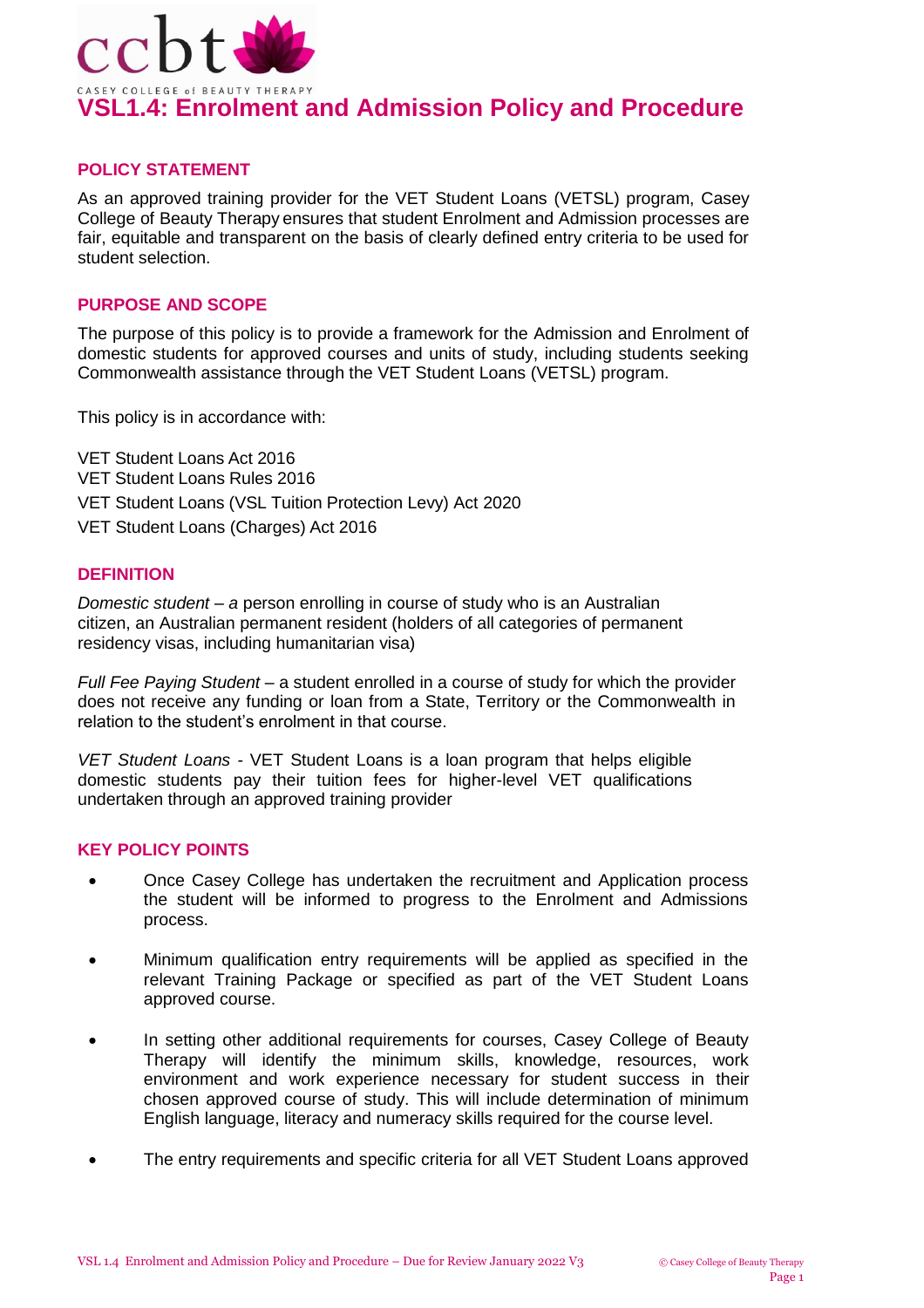

**VSL1.4: Enrolment and Admission Policy and Procedure** 

courses will be published in the Casey College of Beauty Therapy website and will be provided to applicants during the Pre-Admission process. These admission requirements do not present unreasonable barriers to access.

- Applicants with previously completed study in other courses or significant work experience may apply for exemptions through the Recognition of Prior Learning process (RPL).
- In cases where the applicant is assessed as not being eligible to enter the approved course of choice, the applicant will be advised that they are not eligible to enrol and may have alternative options offered for their consideration.; including not enrolling with Casey College of Beauty Therapy
- Casey College of Beauty Therapy will recognize and remove systemic barriers to learner access and participation and ensure admission procedures promote inclusion and are free from unlawful discrimination.

## **Provision of information to student**

Upon conclusion of the Recruitment and Application stage to undertake an approved course of study accessing the VET Student Loan program, Casey College of Beauty Therapy will commence the Enrolment and Admissions stage.

All potential students have been provided with current and accurate information (below) at the Recruitment and Application stage that enables the learner to make informed decisions about progressing to the Enrolment and Admissions stage and undertaking training with Casey College of Beauty Therapy.

- Course outline, duration and schedule of fees, mode of delivery, and vocational outcomes
- Eligibility requirements and associated information for the VET Student Loans (VETSL) program
- Access and equity policy and procedure
- Privacy policy and procedure
- Recognition of Prior Learning information
- Academic Student Grievance Policy and Procedure
- Non Academic Student Grievance Policy and Procedure
- Fees and Charges Policy and Procedure
- Re-Credit policy and procedure
- Student Handbook

## **VET Student Loans information below is provided in the Recruitment and Application stage and prior to the Enrolment and Admission stage**

All potential students wishing to enrol in an approved course with Casey College of Beauty Therapy and wishing to access a VET Student Loan (VETSL) are provided the following pre- enrolment information.

VET Student Loan (VETSL) is a loan from the Commonwealth and will remain a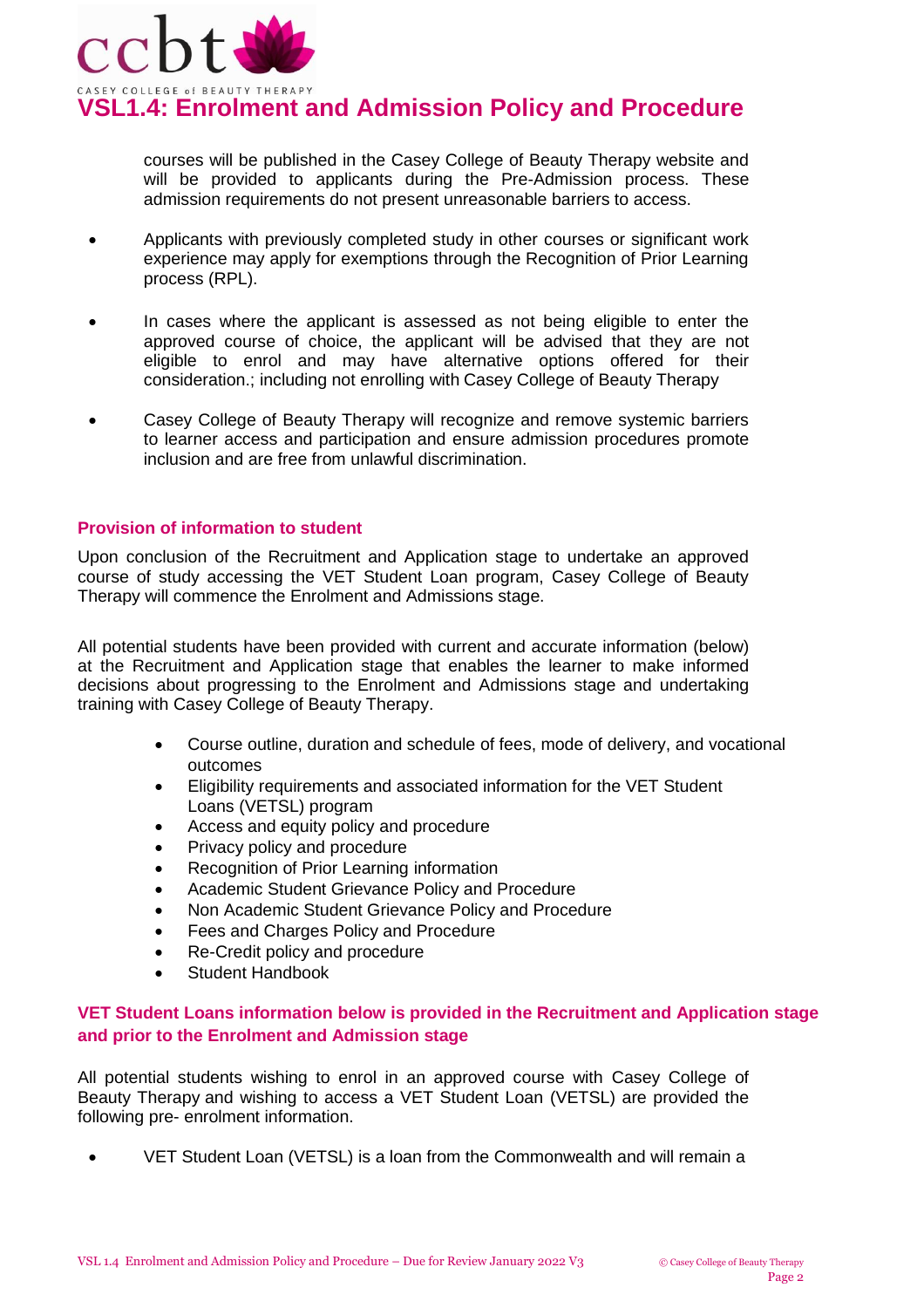

# **VSL1.4: Enrolment and Admission Policy and Procedure**

personal debt until it is repaid to the Commonwealth

- VET Student Loan (VETSL) may, until the debt is repaid, reduce a student's take-home (after- tax) wage or salary and may reduce the student's borrowing capacity
- A student may seek independent financial advice before applying for the loan
- Tuition fees for the approved course and other fees that are payable for the approved course, including payment options and other charges if applicable
- Eligibility criteria for a student to access the VET Student Loans (VETSL) program
- Application process for a VET Student Loan (VETSL)
- VET Student Loans Information Booklet (link on the website) and forms
- Student Withdrawal and deferral policy and procedure
- Cancellation of enrolment policy and procedure
- Re-crediting FEE-HELP Balances policy and procedure

#### **Agreed services**

The students will be informed of any changes to services, third party arrangements that may be made, and change in ownership that will affect the agreed services to be provided by Casey College of Beauty Therapy Pty Ltd

#### **Information**

For further information please contact the office with any enquiries regarding admission.

Email: [ccbt@live.com.au](mailto:ccbt@live.com.au) or Phone: 1300 711 072

## **Pre-Enrolment process.**

During the Pre-Enrolment process, the Student Enrolment Officer has informed the applicant of the level of education as well as eligibility required and confirms the process of Enrolment and Admission into the course.

## **Informed decision regarding enrolment**

The information provided to the applicant in the Recruitment and Application stage will assist the applicant to make informed decisions about progressing with their enrolment.

Applicants are advised to request RPL or credit transfer at the time of enrolment, if applicable.

## **Entry Requirements**

The Enquiries Team and Enrolment Officers manage student enquiries in relation to application and enrolment. Enquiries may be received in different ways including via phone call, online, walk in, or email.

Information that will be provided to the student at this stage may include:

Reference to the Casey College website for more information about the chosen course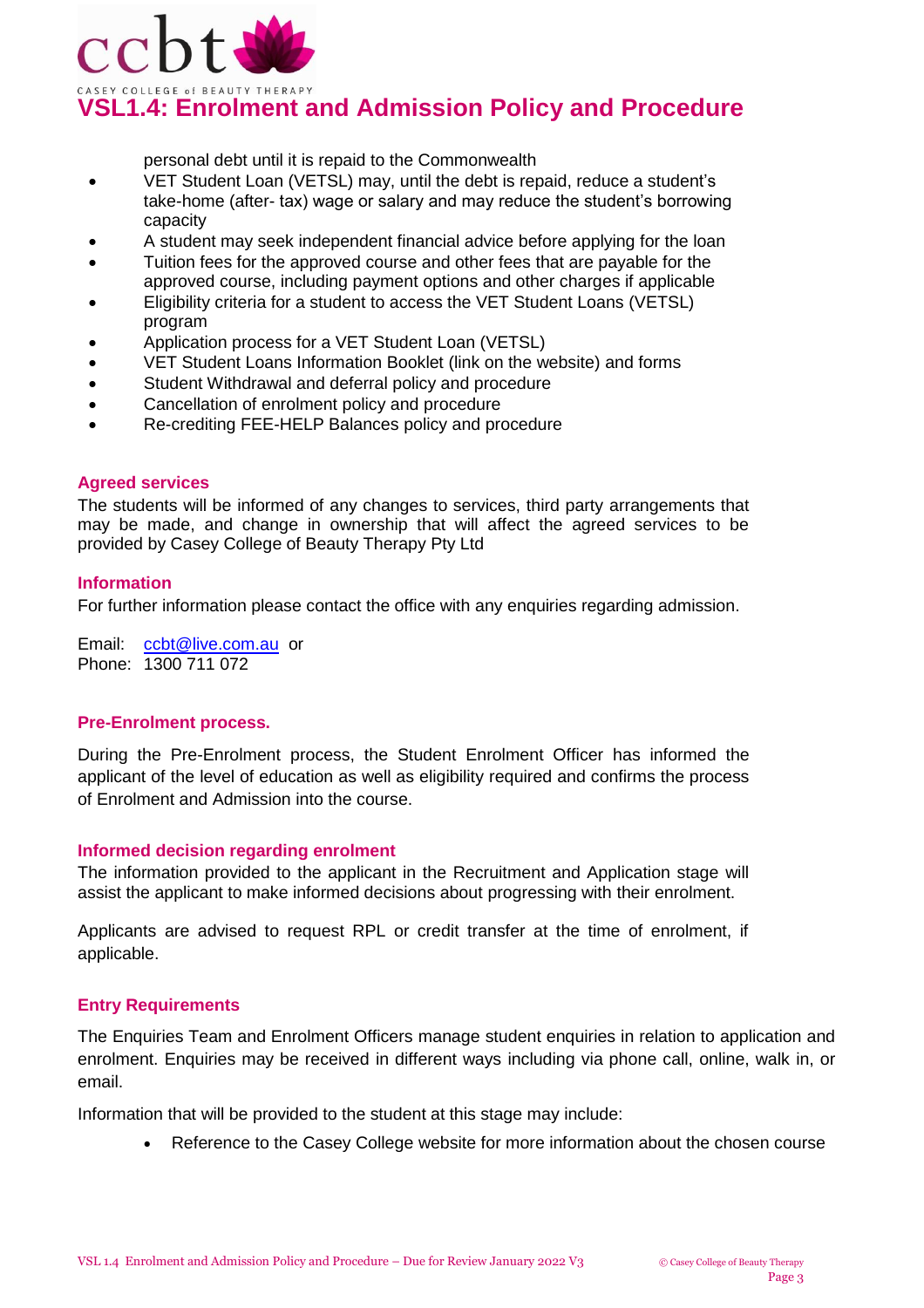

- Reference to documentation relating to studying with Casey College, including Student Handbooks and Guides and Policies and Procedures
- Payment options and related information
- Details of the application process, and
- Explanations Academic suitability and if applicable the LLN process and the completion of required documents / forms.

All applicants are required to complete an Enrolment Form, either online or in hard copy and will be provided witha copy or be with a link and a welcome email to complete the required information.

Applications should be submitted with the requested supporting evidence relating to the eligibility for enrolment.

- Certified copies (where appropriate) may be requested for but not necessarily be limited to Birth Certificates, Passports, Certificates of Citizenship, Marriage Certificate, prerequisite qualifications, High School Completion Certificates, or Academic Transcripts.
- Casey College may determine that sighting original copies of the above documents is adequate. Notations will be made where originals have been sighted.

Once received, applications are initially assessed for suitability based on the published entry requirements and if required the student may be asked to complete additional steps such as the LLN Assessment process or provide additional information. Suitable candidates are progressed to the Pre-Enrolment stage.

## **General Entry Requirements**

## **Unique Student Identifier**

All applicants are required to obtain a Unique Student Identifier (USI) for their enrolment to be successful. The USI links to an online account which contains all records of training results that a person will have completed from 01 January 2015 onwards. Casey College of Beauty Therapy will not be able to issue formal documentation i.e., Statement of Attainment, Record of Results or Certificate, if the student does not have a USI and their enrolment can not be finalised.

## **Computer Literacy**

All applicants should have basic computer skills and have access to the Internet and a personal email account. This will be confirmed during the pre-admission process.

## **Minimum age requirements**

Prospective students under the age of 18 must have their enrolment paperwork, loan applications and agreements signed and witnessed by a parent of guardian.

## **VET Student Loans Academic suitability requirements**

Applicants for approved courses must satisfy the following minimum entry criteria:

- The student satisfies the general entry requirements as set out in this procedure
- Hold an Australian Senior Secondary Certificate of Education (Year 12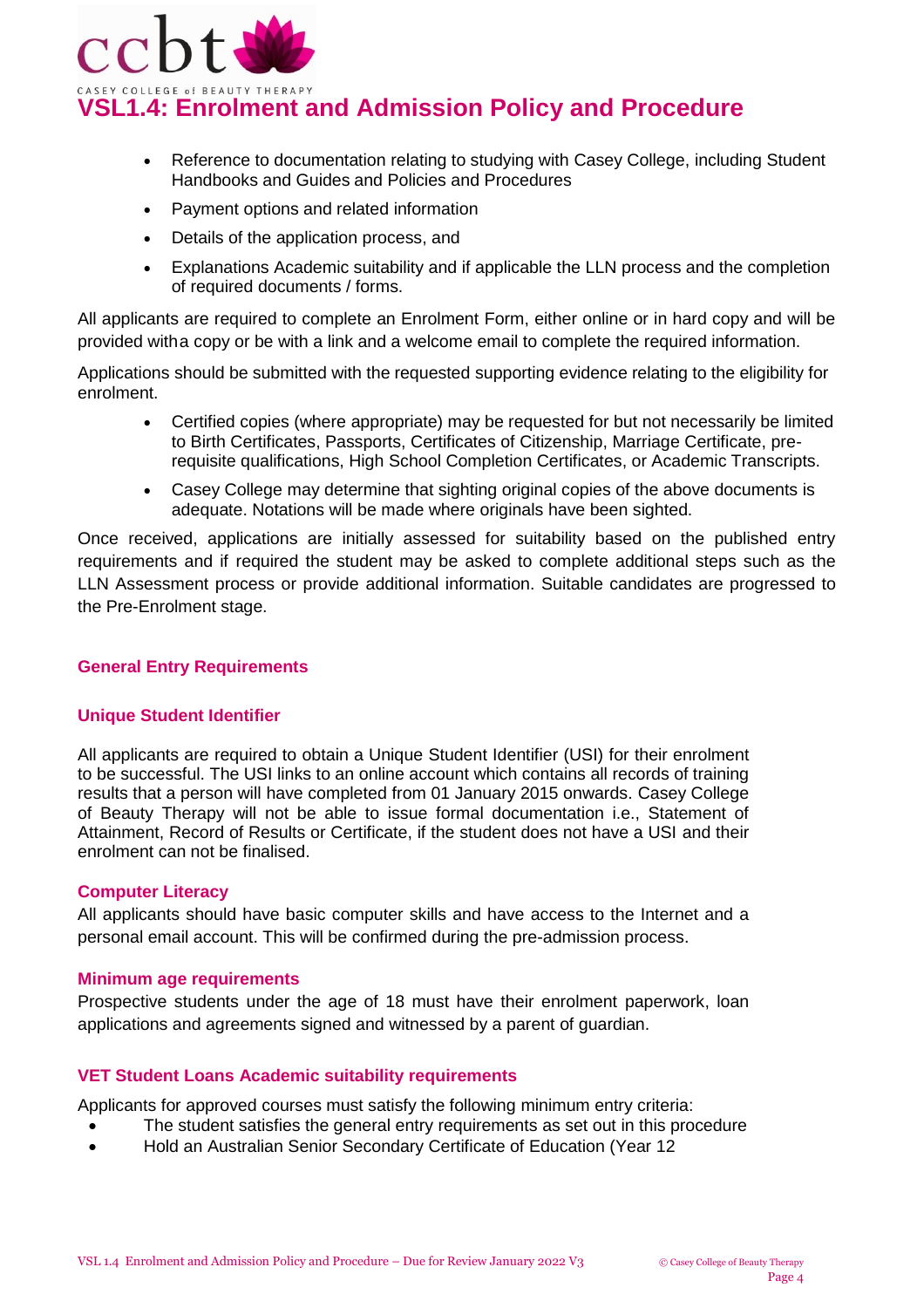

Certificate); or

- Certificate of completion of an AQF Certificate IV or higher qualification; or
- Successful completion of a Language, Literacy and Numeracy (LLN) test achieving Exit Level 3 in Reading and Numeracy

The results of a Student's academic suitability assessment will be reported to the student as soon as practicable. The results of the LLN assessment undertaken will be reported to the student by immediately upon completion. Results will be reported to the Secretary in the form, manner and time requested.

## **Documentation of Evidence to Support an Application**

Where the application for entry into an approved course of study requires the submission of documentary evidence, such as transcripts and testamurs of educational achievement, the applicant must provide copies of this documentation which with the originals to be physically sighted by the staff member.

Where the application for entry into a course of study requires the submission of other supporting documentation (e.g. a written piece of work, a portfolio of the applicant's work), Casey College of Beauty Therapy must be satisfied with the authenticity of the supporting documentation.

Where the Student Enrolment Officer or CEO considers that documentary evidence provided to support the application is insufficient, the applicant can be requested to provide further evidence. The applicant will not be considered eligible for entry until they provide the further evidence requested.

## **Citizenship and residency requirements – VET Student Loans**

To meet the citizenship and residency requirements, the applicant must be either:

- an Australian citizen, or
- a New Zealand Special Category Visa holder, who meets the long term residency requirements, or
- a permanent humanitarian visa holder who is usually residing in Australia

To verify proof of visa status, the student may provide permission and passport details to Casey College of Beauty Therapy to confirm the student's visa status.

## **Other eligibility requirements - VET Student Loans**

To be eligible for a VET Student Loan, the applicant must:

- be enrolling in an approved course with an approved provider
- have not exceeded the FEE-HELP limit
- meet the Tax File Number (TFN) requirements
- an acknowledgement by the student that they have read the 2021 VET Student Loans Information Booklet 2021 available at [https://www.dese.gov.au/vet-student-loans/resources/vet-student-loans](https://www.dese.gov.au/vet-student-loans/resources/vet-student-loans-information-booklet)[information-booklet](https://www.dese.gov.au/vet-student-loans/resources/vet-student-loans-information-booklet)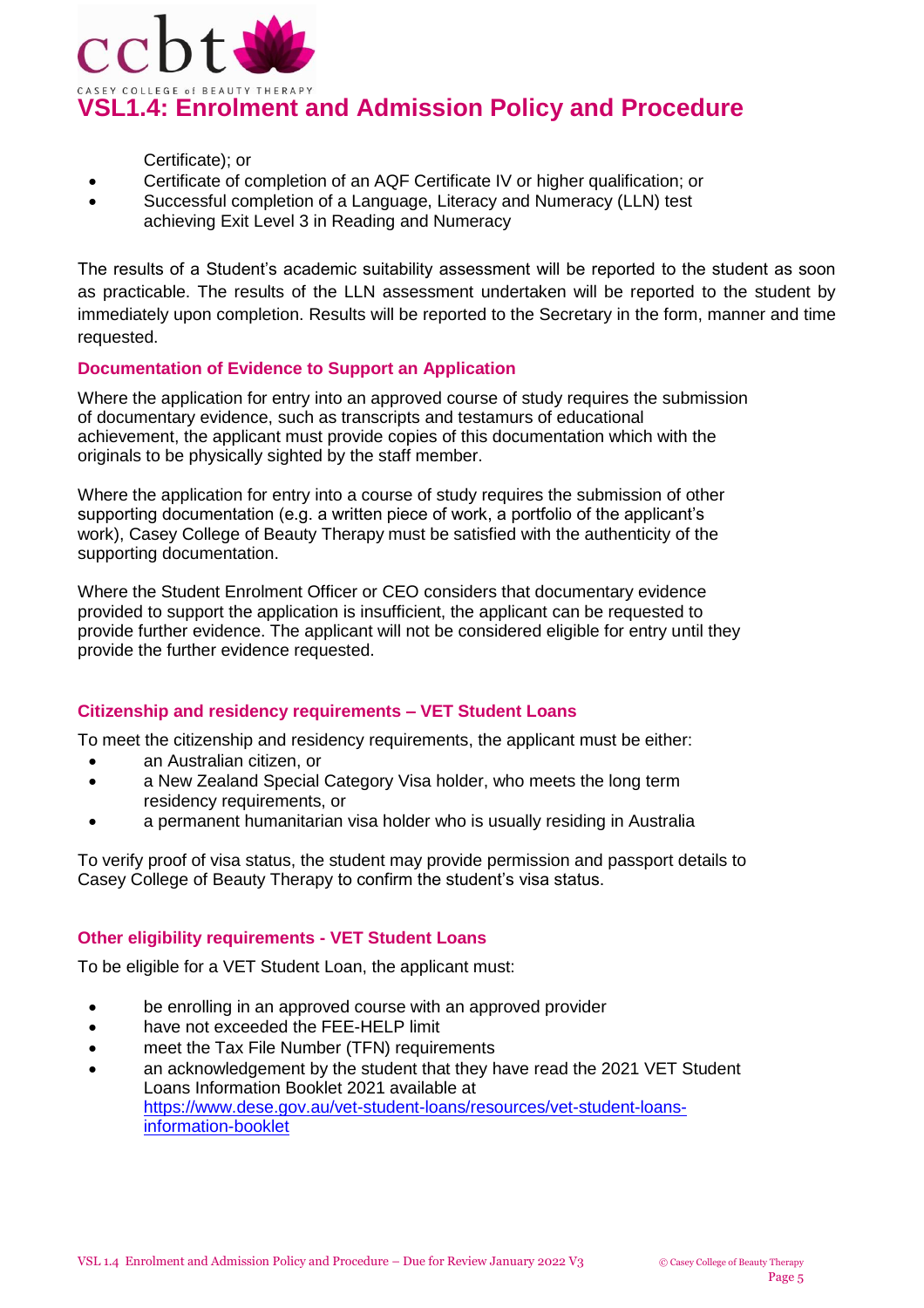

If the student is under 18, information that:

- one of the signatories to the application is a responsible parent of the student (by submission of the signed VET Student Loans – [Parental Consent Form,](https://www.dese.gov.au/vet-student-loans/resources/request-vet-student-loan-parental-consent-student-under-18-years) or
- the student has received youth allowance on the basis that the student is independent within the meaning of Part 2.11 of the Social Security Act 1991 (student evidence of this assessment in the form of their Centrelink Income Statement)

#### **Application process - VET Student Loans**

More information about applying for a VET Student Loan is available at [www.education.gov.au/vet-student-loans](http://www.education.gov.au/vet-student-loans) or [www.studyassist.gov.au](http://www.studyassist.gov.au/)

- To apply for a VET Student Loan, the applicant must complete the Request for a VET Student Loan eCAF prior to the first census day and at least 2 days after enrolment.
- The applicant must enrol with the Casey College of Beauty Therapy and indicate their wish to access a VET Student Loan.
- Casey College of Beauty Therapy will give the Department, the applicant's enrolment information including the nearest applicable census day, through the eCAF system.
- The applicant will receive an email from the Department allowing sign into the eCAF system. Once signed –in, the applicant will need to verify the prepopulated information and complete the mandatory fields.
- Once the eCAF is submitted, the system will generate a copy of the completed eCAF form which will be sent through email to the applicant.
- The applicant will give this form to Casey College of Beauty Therapy
- If the applicant does not complete the eCAF or permitted form by the required census date. The VET Student Loan will not be activated and your tuition fees will not be covered by the VSL program
- A census day is the final day you can apply for a VSL Loan for that Unit of Study (period), and is the student's responsibility to ensure you are aware of the Census Date and that all required paperwork is submitted.

## **Reviewing Eligibility and Entry Requirements**

Any changes to course eligibility or entry requirements must be approved by the CEO.

## **Electronic communications between Students and Commonwealth**

The Secretary will not treat an application by a student for a VET Student Loan made by electronic communication as having been signed by the student if the communication does not contain:

- the student's student identifier (USI under the Student Identifiers Act 2014); and
- the student's TFN (or certificate from the Commissioner stating that the student has applied for a TFN); and
- an acknowledgement by the student that they read and understood the application; and
- a confirmation by the student of the accuracy of the information in the application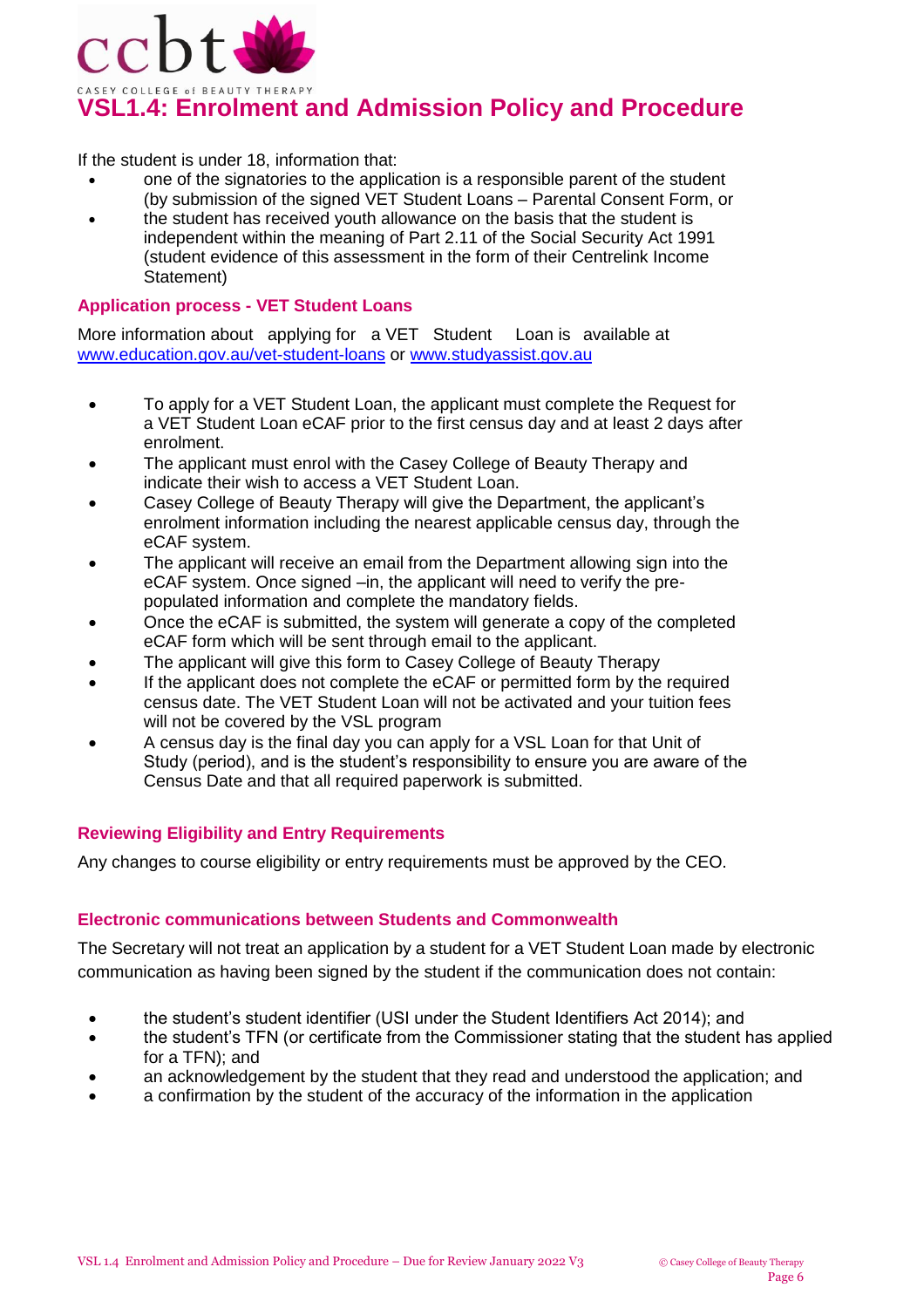

## **Roles and Responsibilities**

Staff involved in student Enrolment and Admissions stage are responsible for the effective administration and implementation of these procedures.

The Enrolment officer has overall responsibility for overseeing the admissions process and making admissions decisions in relation to the course.

The Enrolment officer / CEO has responsibility for oversight of admissions procedures and for resolving admissions issues identified by the Enrolment officer.

## **Fees and charges / Payment Options**

Tuition fees for all VET Student Loan approved courses offered by Casey College of Beauty Therapy are available on the Casey College website under Diploma of Beauty Therapy (Diploma Info Brochure Download File) and in the course outline that is provided to the students during the Recruitment and Application stage.

Casey College of Beauty Therapy will also confirm that the student understands the amounts of the tuition fees that will and will not be covered by the VET Student Loan (VETSL).

For the amounts of the tuition fees that will not be covered by the VET Student Loan (VETSL), the student will pay these fees according to the agreed payment options with Casey College of Beauty Therapy.

Casey College of Beauty Therapy will again confirm with the student their understanding of other incidental charges in relation to the enrolment which are not part of the tuition fees, if any.

**The tuition fees will be apportioned into fee periods based sequentially on the Units of Study clusters the students are allocated as per their timetable and that each fee period will contain at least one census day.**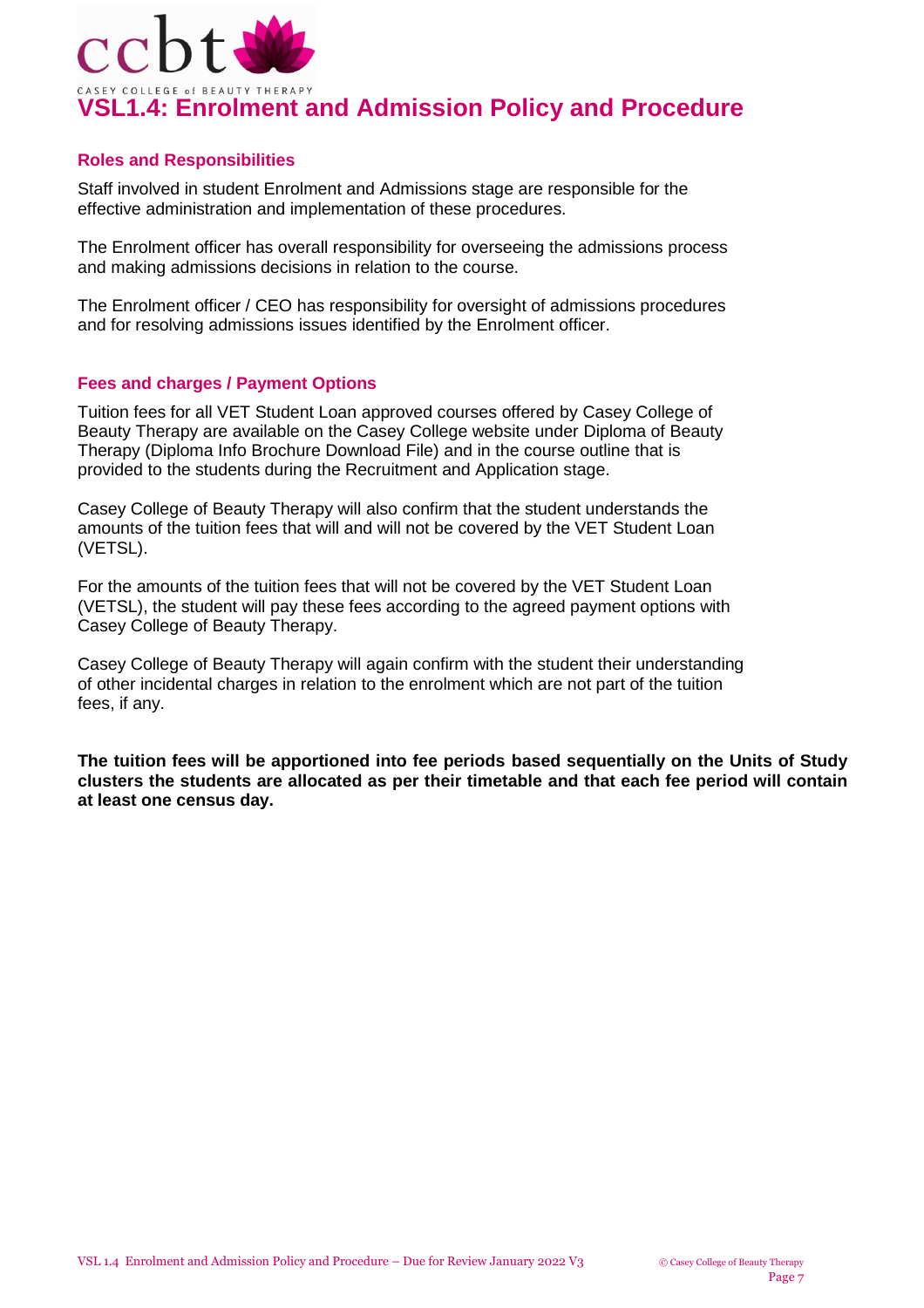

# **Recruitment, Enrolment and Admission Flow Chart**